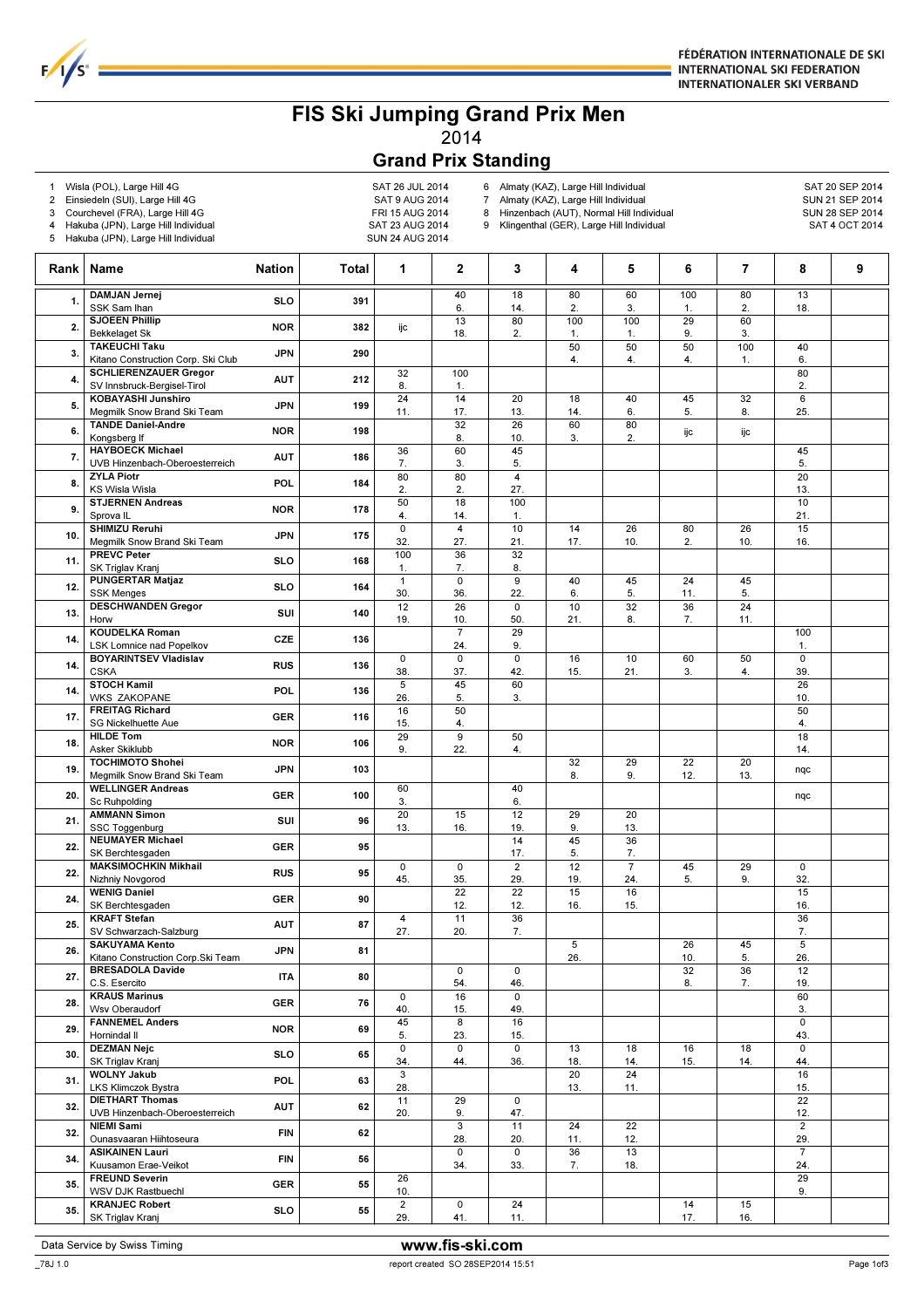## FIS Ski Jumping Grand Prix Men 2014 Grand Prix Standing

| Rank | Name<br><b>Nation</b>                                       | Total            | 1                       | $\mathbf{2}$           | 3                     | 4                     | 5                              | 6                     | 7                     | 8                     | 9 |
|------|-------------------------------------------------------------|------------------|-------------------------|------------------------|-----------------------|-----------------------|--------------------------------|-----------------------|-----------------------|-----------------------|---|
| 35.  | <b>KOT Maciej</b><br>AZS Zakopane                           | POL<br>55        | 6<br>25.                | 10<br>21.              | 15<br>16.             |                       |                                |                       |                       | 24<br>11.             |   |
| 38.  | <b>EISENBICHLER Markus</b><br><b>TSV Siegsdorf</b>          | 50<br><b>GER</b> | $\overline{7}$<br>24.   | $\mathbf 0$<br>31.     | $\overline{7}$<br>24. | 22<br>12.             | 14<br>17.                      |                       |                       |                       |   |
| 39.  | <b>NAGLIC Tomaz</b><br>SSK Alpina Ziri                      | 48<br><b>SLO</b> | 8<br>23.                |                        |                       | $\mathsf 0$<br>33.    | 11<br>20.                      | 13<br>18.             | 16<br>15.             |                       |   |
| 40.  | <b>KUBACKI Dawid</b><br>TS Wisla Zakopane                   | 45<br>POL        | 14<br>17.               | 22<br>12.              | 0<br>32.              |                       |                                |                       |                       | 9<br>22.              |   |
| 41.  | <b>VELTA Rune</b><br>Lommedalen II                          | 40<br><b>NOR</b> | 40<br>6.                | $\mathsf 0$<br>39.     | $\mathsf 0$<br>48.    |                       |                                |                       |                       | 0<br>42.              |   |
| 41.  | <b>HAZETDINOV Ilmir</b><br><b>CSKA</b>                      | <b>RUS</b><br>40 | $\mathsf 0$<br>51.      | $\mathbf 0$<br>45.     | $\mathbf 0$<br>45.    |                       |                                | 18<br>14.             | 22<br>12.             | $\mathbf 0$<br>37.    |   |
| 43.  | <b>GEIGER Karl</b><br><b>SC Oberstdorf</b>                  | 39<br><b>GER</b> | $\boldsymbol{9}$<br>22. | $\mathbf 0$<br>51.     | 6<br>25.              | 9<br>22.              | 15<br>16.                      |                       |                       |                       |   |
| 44.  | <b>WANK Andreas</b><br><b>SC Hinterzarten</b>               | 37<br><b>GER</b> | 22<br>12.               | 12<br>19.              |                       |                       |                                |                       |                       | 3<br>28.              |   |
| 45.  | <b>HAJEK Antonin</b><br>Dukla Liberec                       | CZE<br>33        | 15<br>16.               | $\mathsf 0$<br>62.     |                       | $\mathbf 0$<br>41.    | $\mathsf 0$<br>36.             | 9<br>22.              | 9<br>22.              |                       |   |
| 46.  | <b>BARDAL Anders</b><br>Steinkjer Skiklubb                  | 32<br><b>NOR</b> |                         |                        |                       |                       |                                |                       |                       | 32<br>8.              |   |
| 47.  | <b>KASAI Noriaki</b><br>Tsuchiya Home Ski Team              | <b>JPN</b><br>31 |                         |                        |                       | 26<br>10.             | 5<br>26.                       |                       |                       |                       |   |
| 47.  | <b>WATASE Yuta</b><br>Megmilk Snow Brand Ski Team           | <b>JPN</b><br>31 | $\mathsf 0$<br>43.      | $\mathsf 0$<br>57.     | $\mathsf 0$<br>38.    | 0<br>33.              |                                | 20<br>13.             | 11<br>20.             | $\mathsf 0$<br>49.    |   |
| 49.  | <b>PREVC Cene</b><br>Sk Triglav kranj                       | <b>SLO</b><br>27 |                         |                        |                       |                       |                                | 15<br>16.             | 12<br>19.             |                       |   |
| 49.  | <b>KORNILOV Denis</b><br>Sdushor N. Novgorod Dinamo         | <b>RUS</b><br>27 | $\mathsf 0$<br>48.      | $\mathbf 0$<br>42.     | 0<br>40.              | 8<br>23.              | 9<br>22.                       | $6\overline{}$<br>25. | $\overline{4}$<br>27. | nqc                   |   |
| 51.  | <b>TEPES Jurij</b><br>SD Dolomiti                           | <b>SLO</b><br>25 | $\mathbf 0$<br>44.      | $\mathsf 0$<br>49.     |                       |                       |                                | 12<br>19.             | 13<br>18.             |                       |   |
| 52.  | <b>MAYLAENDER Dominik</b><br><b>SC Degenfeld</b>            | <b>GER</b><br>24 |                         | $\overline{24}$<br>11. | $\mathsf 0$<br>36.    |                       |                                |                       |                       |                       |   |
| 52.  | <b>ZUPANCIC Miran</b><br>SK Zagorje                         | <b>SLO</b><br>24 |                         |                        |                       | 12<br>19.             | 12<br>19.                      |                       |                       | $\mathbf 0$<br>46.    |   |
| 54.  | <b>HLAVA Lukas</b><br>Dukla Liberec                         | CZE<br>22        | $\mathsf 0$<br>36.      | $\pmb{0}$<br>40.       | 0<br>41.              | 0<br>31.              | 3<br>28.                       | 5<br>26.              | 14<br>17.             | $\mathbf 0$<br>33.    |   |
| 54.  | <b>CIKL Martin</b><br>Dukla Liberec                         | CZE<br>22        |                         |                        |                       | 3<br>28.              | $\mathbf{1}$<br>30.            | 8<br>23.              | 10<br>21.             | nqc                   |   |
| 54.  | <b>KOZISEK Cestmir</b><br>LSK Lomnice nad Popelkou          | CZE<br>22        | $\mathsf 0$<br>39.      | $\mathsf 0$<br>49.     | $\mathbf 0$<br>44.    | $\overline{2}$<br>29. | $\overline{2}$<br>29.          | $\overline{7}$<br>24. | $\overline{7}$<br>24. | $\overline{4}$<br>27. |   |
| 57.  | <b>FETTNER Manuel</b><br>SV Innsbruck-Bergisel-Tirol        | <b>AUT</b><br>19 | $\mathbf 0$<br>41.      | 6<br>25.               | 13<br>18.             |                       |                                |                       |                       | $\mathbf 0$<br>47.    |   |
| 57.  | <b>SOKOLENKO Konstantin</b><br>Csca Almaty                  | KAZ<br>19        |                         |                        |                       |                       |                                | 11<br>20.             | 8<br>23.              |                       |   |
| 59.  | ZIOBRO Jan<br><b>WKS Zakopane</b>                           | POL.<br>18       | 18<br>14.               | $\mathsf 0$<br>31.     | $\mathsf 0$<br>54.    |                       |                                |                       |                       |                       |   |
| 60.  | <b>DESCOMBES SEVOIE Vincent</b><br>Douanes - Chamonix       | 17<br><b>FRA</b> |                         | 5<br>26.               | $\mathbf{1}$<br>30.   |                       |                                |                       |                       | 11<br>20.             |   |
| 61.  | <b>ITO Kenshiro</b><br>Megmilk Snow Brand Ski Team          | <b>JPN</b><br>14 | $\mathsf 0$<br>35.      | $\overline{2}$<br>29.  | 5<br>26.              | $\overline{7}$<br>24. |                                |                       |                       |                       |   |
| 62.  | <b>HULA Stefan</b><br><b>WKS Zakopane</b>                   | <b>POL</b><br>13 | 13<br>18.               |                        |                       | $\mathsf 0$<br>32.    | $\mathbf 0$<br>38.             |                       |                       | nqc                   |   |
| 62.  | <b>BRADATSCH Sebastian</b><br>WSC 07 Ruhla                  | 13<br><b>GER</b> |                         |                        |                       |                       |                                | 10<br>21.             | 3<br>28.              |                       |   |
| 64.  | <b>KOIVURANTA Anssi</b><br>Kuusamon Erä-Veikot              | <b>FIN</b><br>11 |                         | $\overline{2}$<br>29.  | 9<br>22.              |                       |                                |                       |                       | $\mathbf 0$<br>45.    |   |
| 65.  | <b>JANDA Jakub</b><br>Dukla Liberec                         | <b>CZE</b><br>10 | 10<br>21.               | $\mathsf 0$<br>38.     | 0<br>34.              |                       |                                |                       |                       |                       |   |
| 65.  | <b>AIGNER Clemens</b><br>SV Innsbruck-Bergisel-Tirol        | 10<br><b>AUT</b> |                         |                        |                       | 4<br>27.              | $6\overline{6}$<br>25.         |                       |                       | $\mathbf 0$<br>31.    |   |
| 67.  | <b>SINKOVEC Jure</b><br>SSK SAM Ihan                        | 9<br><b>SLO</b>  |                         |                        |                       |                       |                                |                       |                       | 9<br>22.              |   |
| 67.  | <b>EGLOFF Luca</b><br>Grabserberg                           | SUI<br>9         |                         | $\mathsf 0$<br>58.     |                       |                       |                                | 3<br>28.              | 6<br>25.              |                       |   |
| 67.  | <b>WINTER Paul</b><br>SC Willingen                          | <b>GER</b><br>9  |                         |                        |                       |                       |                                | $\overline{4}$<br>27. | 5<br>26.              |                       |   |
| 70.  | ZNISZCZOL Aleksander<br>KS Wisla Wisla                      | <b>POL</b><br>8  | 0<br>42.                |                        |                       | 0<br>33.              | 8<br>23.                       |                       |                       |                       |   |
| 71.  | <b>LEYHE Stephan</b><br>SC Willingen                        | 6<br><b>GER</b>  |                         |                        |                       | 6<br>25.              | 0<br>34.                       |                       |                       |                       |   |
| 72.  | <b>JUSTIN Rok</b><br>SSD Stol Zirovnica                     | <b>SLO</b><br>4  | 0<br>52.                | 0<br>46.               | $\mathbf 0$<br>60.    | $\mathbf 0$<br>40.    | $\overline{\mathbf{4}}$<br>27. |                       |                       | $\mathbf 0$<br>35.    |   |
| 73.  | <b>COLLOREDO Sebastian</b><br>GRUPPO SCIATORI FIAMME GIALLE | <b>ITA</b><br>3  |                         | 0<br>52.               | 3<br>28.              |                       |                                |                       |                       | $\mathbf 0$<br>41.    |   |
| 74.  | <b>TOROK Eduard</b><br>CSS Dinamo Rasnov                    | 2<br>ROU         |                         |                        |                       |                       |                                | $\overline{2}$<br>29. | 0<br>31.              |                       |   |
| 74.  | PITEA Sorin Iulian<br>CSS Dinamo Rasnov                     | 2<br>ROU         |                         |                        |                       |                       |                                | $\mathsf 0$<br>34.    | $\overline{2}$<br>29. |                       |   |
| 76.  | <b>ZHAPAROV Marat</b><br><b>Almaty Skiclub</b>              | <b>KAZ</b><br>1  |                         |                        |                       |                       |                                | $\mathbf 0$<br>33.    | $\mathbf{1}$<br>30.   |                       |   |
| 76.  | <b>HUBER Daniel</b><br>SC Seekirchen-Salzburg               | <b>AUT</b><br>1  |                         |                        |                       | $\mathbf{1}$<br>30.   | 0<br>33.                       |                       |                       |                       |   |